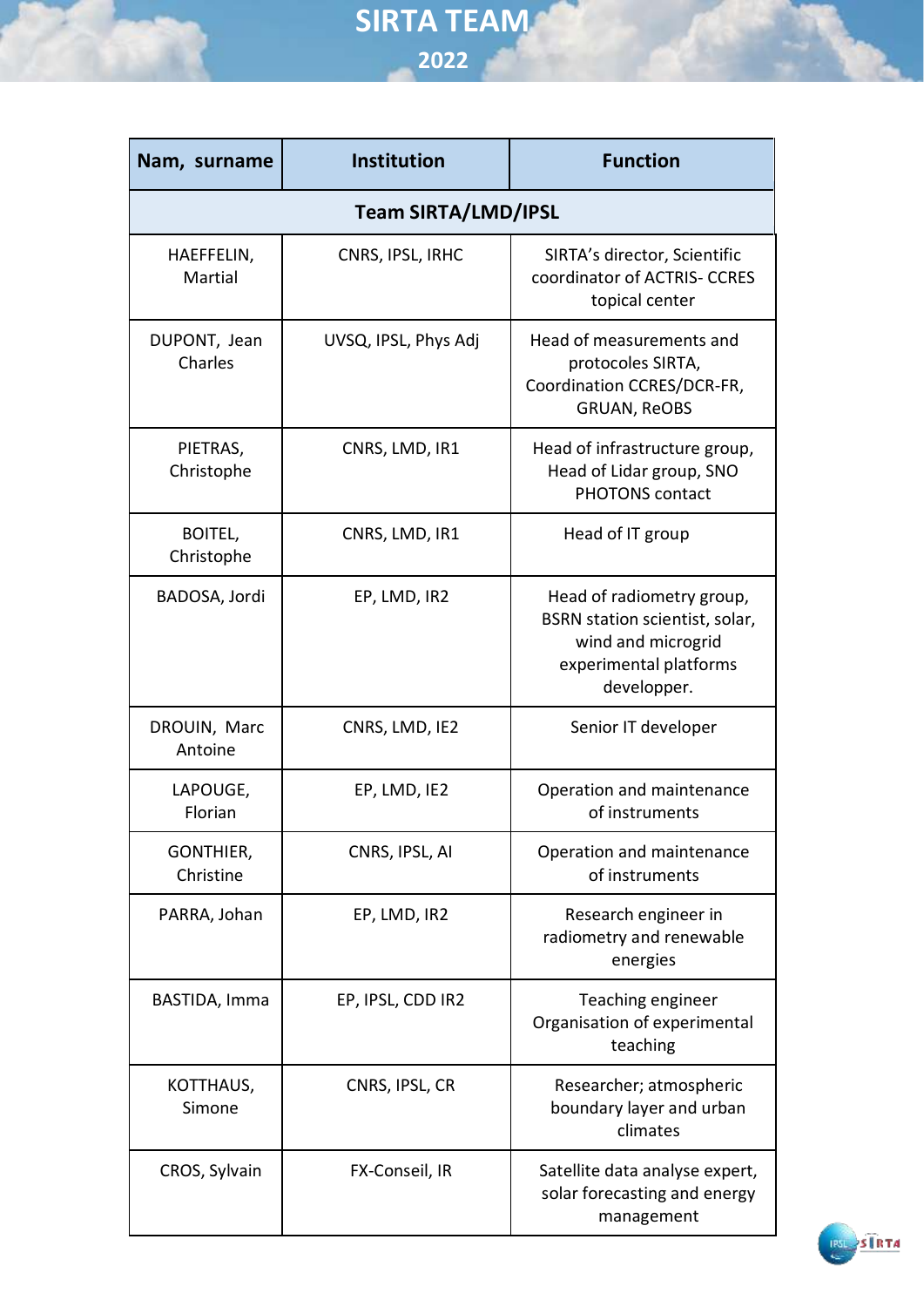| RIBAUD, Jean-<br>François         | CNRS, IPSL, CDD IR | Fog forecasting expert, IT<br>developer                                                           |  |  |
|-----------------------------------|--------------------|---------------------------------------------------------------------------------------------------|--|--|
| TOLEDO, Felipe                    | CNRS, LMD, CDD IR  | Fog process and cloud radar<br>expert                                                             |  |  |
| FROMENT,<br>Alexandra             | CNRS, IPSL, CDD IE | <b>Project Manager for ACTRIS</b>                                                                 |  |  |
| DELVILLE,<br>Patricia             | CNRS, IPSL, IR     | Lidar and mechanical<br>measurements                                                              |  |  |
| PARAISO,<br>Leonardo              | CNRS, IPSL, CDD IE | Meteorological, dynamics and<br>clouds measurements                                               |  |  |
| CALDERON,<br>Fausto               | EP, LMD, Post-doc  | Solar energy expert, microgrid<br>energy management,<br>forecasting                               |  |  |
| MANDRICK,<br>Zineb                | EP, LMD, Postdoc   | Fog process and forecast expert                                                                   |  |  |
| VAN HOVE,<br>Melania              | IPSL, CDD IE       | IT developer                                                                                      |  |  |
| <b>TORRES, Moira</b>              | PhD student        | Photovoltaic performance<br>characterisation and<br>experimentation                               |  |  |
| Szantai, Andre                    | CNRS, IR           | Satellite data analyses and<br>treatment                                                          |  |  |
| Plougonven,<br>Riwal              | EP, Professor      | Weather and Energy forecast<br>and assessment                                                     |  |  |
| <b>Team SIRTA/LSCE-INERIS</b>     |                    |                                                                                                   |  |  |
| <b>GROS Valérie</b>               | CNRS, LSCE, DR     | Head of in-situ measurements<br>of reactive gases, (NOx,<br>O3 and VOC), ACMCC co-<br>coordinator |  |  |
| PETIT Jean-<br>Eudes              | CEA, LSCE, CR      | Head of in-situ aerosols<br>measurements, ACMCC co-<br>coordinator                                |  |  |
| <b>BONNAIRE</b><br><b>Nicolas</b> | CNRS, LSCE, IE     | Operation and maintenance<br>of reactive gases instruments                                        |  |  |
| <b>FAVEZ Olivier</b>              | INERIS, Eq. CR     | Coordinator of ACMCC,<br>aerosols in situ measurements                                            |  |  |
| <b>AUJAY Robin</b>                | INERIS, Eq. AI     | Operation and maintenance of<br>aerosols instruments                                              |  |  |

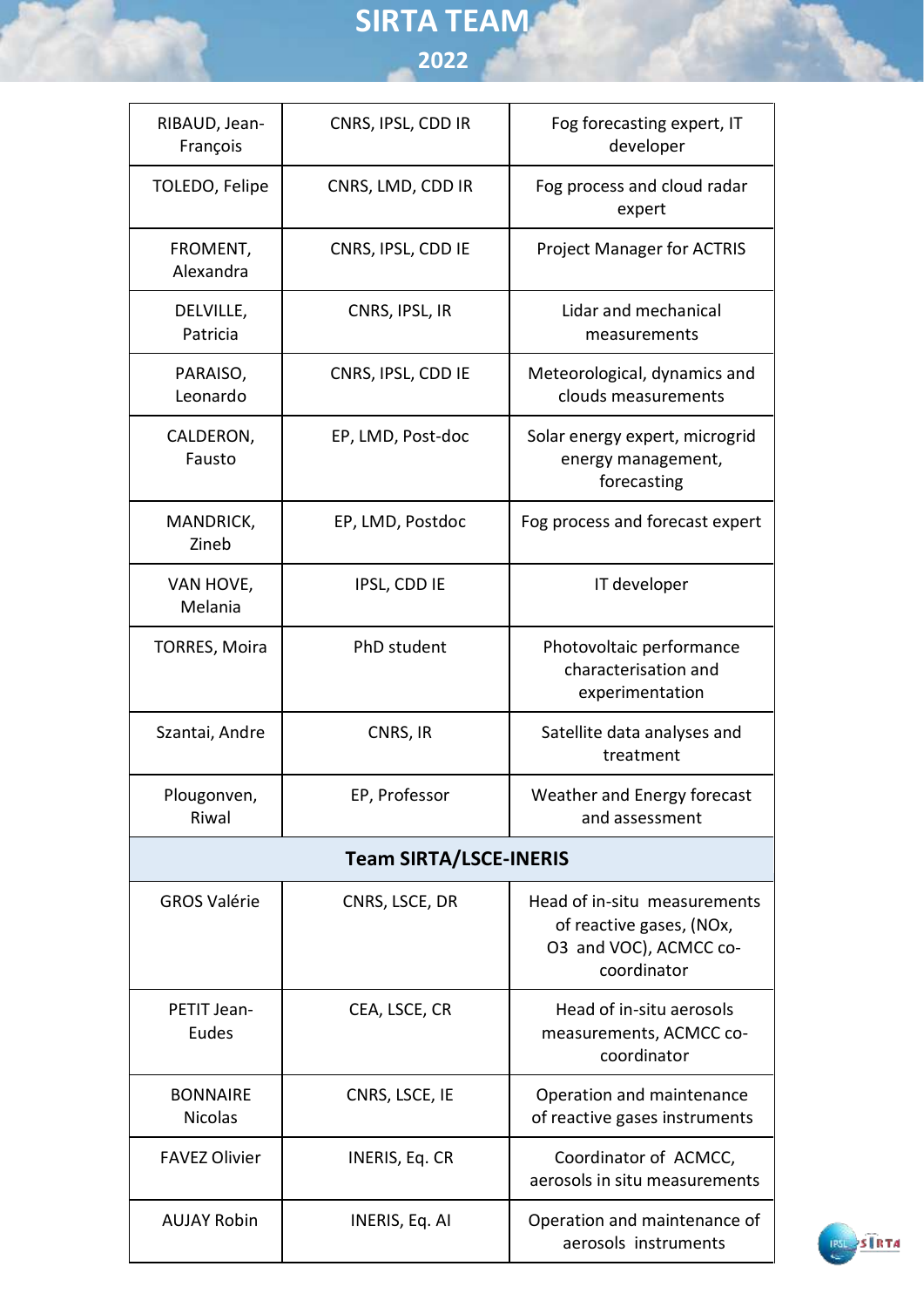| <b>MEUNIER</b><br>Laurent     | INERIS, Eq. IE                         | QA/QC ACSM (ACMCC)                                                                          |  |  |
|-------------------------------|----------------------------------------|---------------------------------------------------------------------------------------------|--|--|
| <b>AMODEO</b><br>Tanguy       | INERIS, Eq. IR                         | QA/QC ACSM (ACMCC)                                                                          |  |  |
| <b>Team SPACE/LATMOS</b>      |                                        |                                                                                             |  |  |
| CHIRIACO,<br>Marjolaine       | UVSQ, LATMOS, MdC                      | Scientific coordinator<br>of SIRTA ReOBS                                                    |  |  |
| <b>DELANOE Julien</b>         | UVSQ, LATMOS, MdC                      | Scientific coordinator Cloud<br>Radar. Scientific expert CCRES                              |  |  |
| LE GAC<br>Christophe          | CNRS, LATMOS, IR                       | Electronic technician<br>: development et<br>instrumental testsLATMOS                       |  |  |
| <b>BERTRAND</b><br>Fabrice    | CNRS, LATMOS, IE                       | Algorithmic developments, IT                                                                |  |  |
| <b>Team CEREA/EDF</b>         |                                        |                                                                                             |  |  |
| <b>DUPONT Eric</b>            | EDF, CEREA, Ing.                       | Head of measurements of<br>radar UHF, lidar, sodar, sonic<br>anemometers soniques,<br>meteo |  |  |
| <b>LEFRANC</b><br>Yannick     | EDF, CEREA, Ing.                       | Head of measurements of<br>radar UHF, lidar, sodar, sonic<br>anemometers soniques,<br>meteo |  |  |
| <b>ROZBORSKI</b><br>Sébastien | EDF, CEREA, Technicien                 | Operation and maintenance of<br><b>CEREA</b> instruments                                    |  |  |
| <b>FAUCHEUX</b><br>Aurélien   | ENPC, CEREA, CDD Tech.                 | Operation and maintenance of<br><b>CEREA</b> instruments                                    |  |  |
| <b>Team GeePs/UPSay</b>       |                                        |                                                                                             |  |  |
| Migan Dubois,<br>Anne         | UPSay, Professor                       | Photovoltaics, characterisation<br>and modeling expert.<br>Experimental platform leader.    |  |  |
| Ossard, Florence              | Sorbonne Université,<br>Professor      | Microgrid experimentation<br>and management expert                                          |  |  |
| Reinbold,<br>Vincent          | Ass. Professor, Sorbonne<br>Université | Energy management expert                                                                    |  |  |
| Dini, Mohsen                  | PhD student, UPSay                     | Energy management in<br>microgrids                                                          |  |  |